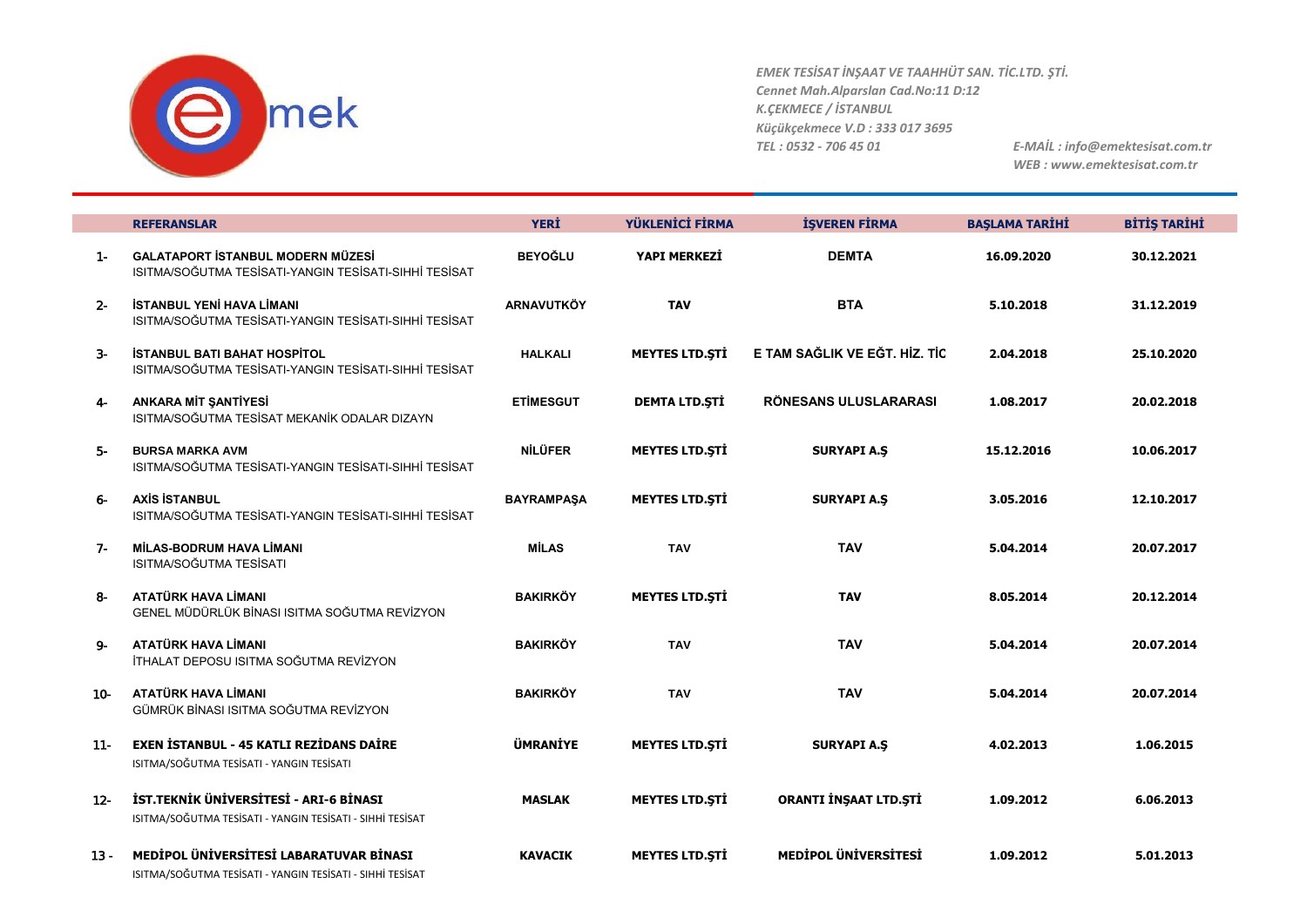

|        | <b>REFERANSLAR</b>                                                                                  | <b>YERİ</b>       | YÜKLENİCİ FİRMA       | <b>İŞVEREN FİRMA</b>        | <b>BAŞLAMA TARİHİ</b> | <b>BİTİŞ TARİHİ</b> |
|--------|-----------------------------------------------------------------------------------------------------|-------------------|-----------------------|-----------------------------|-----------------------|---------------------|
| $14-$  | MEDIPOL ÜNIVERSITESI BINASI ve YURTLAR<br>ISITMA/SOĞUTMA TESİSATI - YANGIN TESİSATI                 | <b>KAVACIK</b>    | <b>MEYTES LTD.STİ</b> | <b>MEDIPOL ÜNIVERSITESI</b> | 1.09.2012             | 15.11.2012          |
| $15 -$ | İST.TEKNİK ÜNİVERSİTESİ - ARI-3 BİNASI<br>ISITMA/SOĞUTMA TESİSATI - YANGIN TESİSATI - SIHHİ TESİSAT | <b>MASLAK</b>     | <b>MEYTES LTD.STI</b> | <b>SURYAPI A.S</b>          | 1.07.2011             | 15.09.2012          |
| $16-$  | MEDİPOL ÜNV.HASTANESİ - DİŞ HASTANESİ<br>YANGIN TESİSATI - SIHHİ TESİSAT                            | <b>BAĞCILAR</b>   | <b>MEYTES LTD.STI</b> | <b>MEDIPOL ÜNIVERSITESI</b> | 15.02.2012            | 1.01.2013           |
| $17 -$ | MEDIPOL ÜNV.HASTANESI - OTOPARK BINASI<br>ISITMA/SOĞUTMA TESİSATI - YANGIN TESİSATI - SIHHİ TESİSAT | <b>BAĞCILAR</b>   | <b>MEYTES LTD.STI</b> | <b>MEDIPOL ÜNIVERSITESI</b> | 15.02.2011            | 11.01.2012          |
| $18-$  | SOCAR PLAZA - SOCAR GENEL MERKEZI<br>ISITMA/SOĞUTMA TESİSATI - YANGIN TESİSATI - SIHHİ TESİSAT      | <b>MASLAK</b>     | <b>MEYTES LTD.STI</b> | TAMFA İNŞAAT LTD.ŞTİ        | 1.03.2011             | 15.01.2013          |
| $19 -$ | CAPİTOL A.V.M - ALIŞVERİŞ MERKEZİ<br>YANGIN TESİSATI                                                | <b>ALTUNIZADE</b> | <b>MEYTES LTD.STI</b> | <b>CAPITOL</b>              | 1.05.2012             | 12.08.2012          |
| $20 -$ | <b>METROGARDEN KONUT-AVM</b><br>SATIŞ OFİSİ - PİSSU ALTYAPI TESİSATLARI                             | <b>DUDULLU</b>    | <b>MEYTES LTD.STI</b> | <b>SURYAPI A.S</b>          | 15.02.2011            | 15.03.2012          |
| $21 -$ | <b>ENTEK PLAZA - İŞ MERKEZİ</b><br>ISITMA/SOĞUTMA TESİSATI - YANGIN TESİSATI - SIHHİ TESİSAT        | <b>MAHMUTBEY</b>  | <b>MEYTES LTD.STI</b> | <b>ENTEK PNOMATIK A.S</b>   | 20.01.2011            | 1.08.2012           |

| $22 -$ | SAMPAS A.S - İS MERKEZİ<br>ISITMA/SOĞUTMA TESİSATI - YANGIN TESİSATI - SIHHİ TESİSAT | <b>KAVACIK</b>  | <b>MEYTES LTD.STI</b> | <b>SAMPAS A.S</b>    | 3.11.2010  | 15.02.2011 |
|--------|--------------------------------------------------------------------------------------|-----------------|-----------------------|----------------------|------------|------------|
| $23 -$ | MEDİPOL ÜNİVERSİTESİ<br>ISITMA/SOĞUTMA TESİSATI - YANGIN TESİSATI - SIHHİ TESİSAT    | <b>UNKAPANI</b> | <b>MEYTES LTD.STİ</b> | MEDİPOL ÜNİVERSİTESİ | 12.07.2010 | 22.12.2010 |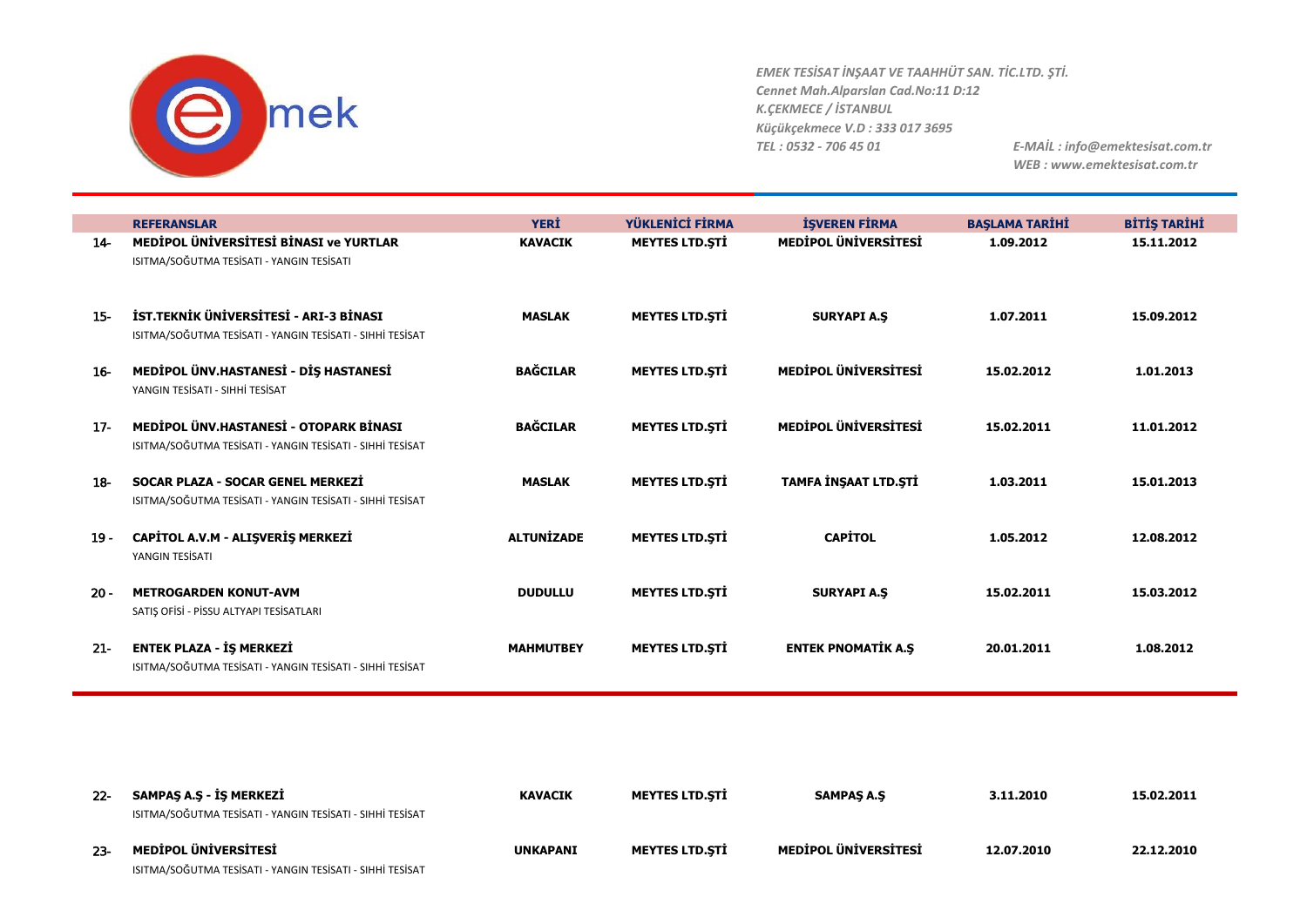

|        | <b>REFERANSLAR</b>                                                                                     | <b>YERİ</b>         | YÜKLENİCİ FİRMA                  | <b>İŞVEREN FİRMA</b>   | <b>BAŞLAMA TARİHİ</b> | <b>BİTİŞ TARİHİ</b> |
|--------|--------------------------------------------------------------------------------------------------------|---------------------|----------------------------------|------------------------|-----------------------|---------------------|
| $24 -$ | FORUM ISTANBUL ALIŞVERIŞ MERKEZI<br>ISITMA/SOĞUTMA TESİSATI - YANGIN TESİSATI - SIHHİ TESİSAT          | <b>BAYRAMPAŞA</b>   | <b>AYDEM LTD.ŞTİ</b>             | YORUM İNŞAAT           | 15.06.2008            | 25.03.2010          |
| $25 -$ | ADANA 400 YATAKLI DEVLET HASTANESİ<br>ISITMA/SOĞUTMA TESİSATI - YANGIN TESİSATI - SIHHİ TESİSAT        | <b>ADANA</b>        | <b>AYDEM LTD.STİ</b>             | <b>AYDEM LTD.STİ</b>   | 3.12.2008             | 19.04.2009          |
| $26 -$ | AKEL-YETİŞ-SURYAPI İŞ MERKEZİ<br>ISITMA/SOĞUTMA TESİSATI - YANGIN TESİSATI - SIHHİ TESİSAT             | <b>KAVACIK</b>      | <b>MEYTES LTD.STI</b>            | <b>SURYAPI A.S</b>     | 12.06.2007            | 22.05.2008          |
| $27 -$ | FORUM ANKARA ALIŞVERİŞ MERKEZİ<br>ISITMA/SOĞUTMA TESİSATI - YANGIN TESİSATI - SIHHİ TESİSAT            | <b>ANKARA-ETLİK</b> | <b>DEMTA LTD.ŞTİ</b>             | <b>TEPE INSAAT A.S</b> | 22.07.2007            | 15.08.2008          |
| $28 -$ | MESA-NUROL BAHÇEŞEHİR KONUTLARI<br>ISITMA/SOĞUTMA TESİSATI - YANGIN TESİSATI - SIHHİ TESİSAT           | <b>BAHÇEŞEHİR</b>   | <b>CANTES LTD.STI</b>            | <b>MESA-NUROL</b>      | 3.04.2007             | 10.11.2007          |
| $29 -$ | <b>FOUR SEASONS HOTEL</b><br>ISITMA/SOĞUTMA TESİSATI - YANGIN TESİSATI - SIHHİ TESİSAT                 | <b>BESIKTAS</b>     | <b>UNITERMAK LTD.STI</b>         | YAPI MERKEZİ A.Ş       | 15.10.2006            | 5.02.2008           |
| $30-$  | A.MENDERES HAVALİMANI DIŞ HATLAR TERM.<br>ISITMA/SOĞUTMA TESİSATI - YANGIN TESİSATI - SIHHİ TESİSAT    | <b>İZMİR</b>        | <b>AKIN ISI &amp; EKİN PROJE</b> | İÇTAŞ A.Ş              | 29.12.2005            | 9.09.2006           |
| $31 -$ | BOSCH SANAYİ TİC A.Ş FABRİKA BİNASI<br>ISITMA/SOĞUTMA TESİSATI - YANGIN TESİSATI - SIHHİ TESİSAT       | <b>BURSA</b>        | <b>DEMTA LTD.ŞTİ</b>             | <b>BOSCH A.S</b>       | 5.06.2005             | 18.02.2006          |
|        |                                                                                                        |                     |                                  |                        |                       |                     |
| $32 -$ | İKEA ÜMRANİYE MAĞAZASI<br>ISITMA/SOĞUTMA TESİSATI - YANGIN TESİSATI - SIHHİ TESİSAT                    | <b>ÜMRANİYE</b>     | <b>DEMTA LTD.STİ</b>             | İKEA                   | 8.11.2004             | 15.05.2005          |
| $33 -$ | KUYUMCUKENT TOPLU İŞYERİ YAPI KOOP.<br>ISITMA/SOĞUTMA TESİSATI - YANGIN TESİSATI - SIHHİ TESİSAT       | <b>YENIBOSNA</b>    | <b>EKIN PROJE</b>                | <b>KUYUMCUKENT</b>     | 15.05.2003            | 23.11.2004          |
| $34-$  | ATATÜRK HAVALİMANI DIŞ HATLAR TERM.BİNASI<br>ISITMA/SOĞUTMA TESİSATI - YANGIN TESİSATI - SIHHİ TESİSAT | <b>YEŞİLKÖY</b>     | <b>AKIN ISI &amp; EKİN PROJE</b> | <b>TAV</b>             | 3.02.2003             | 26.08.2004          |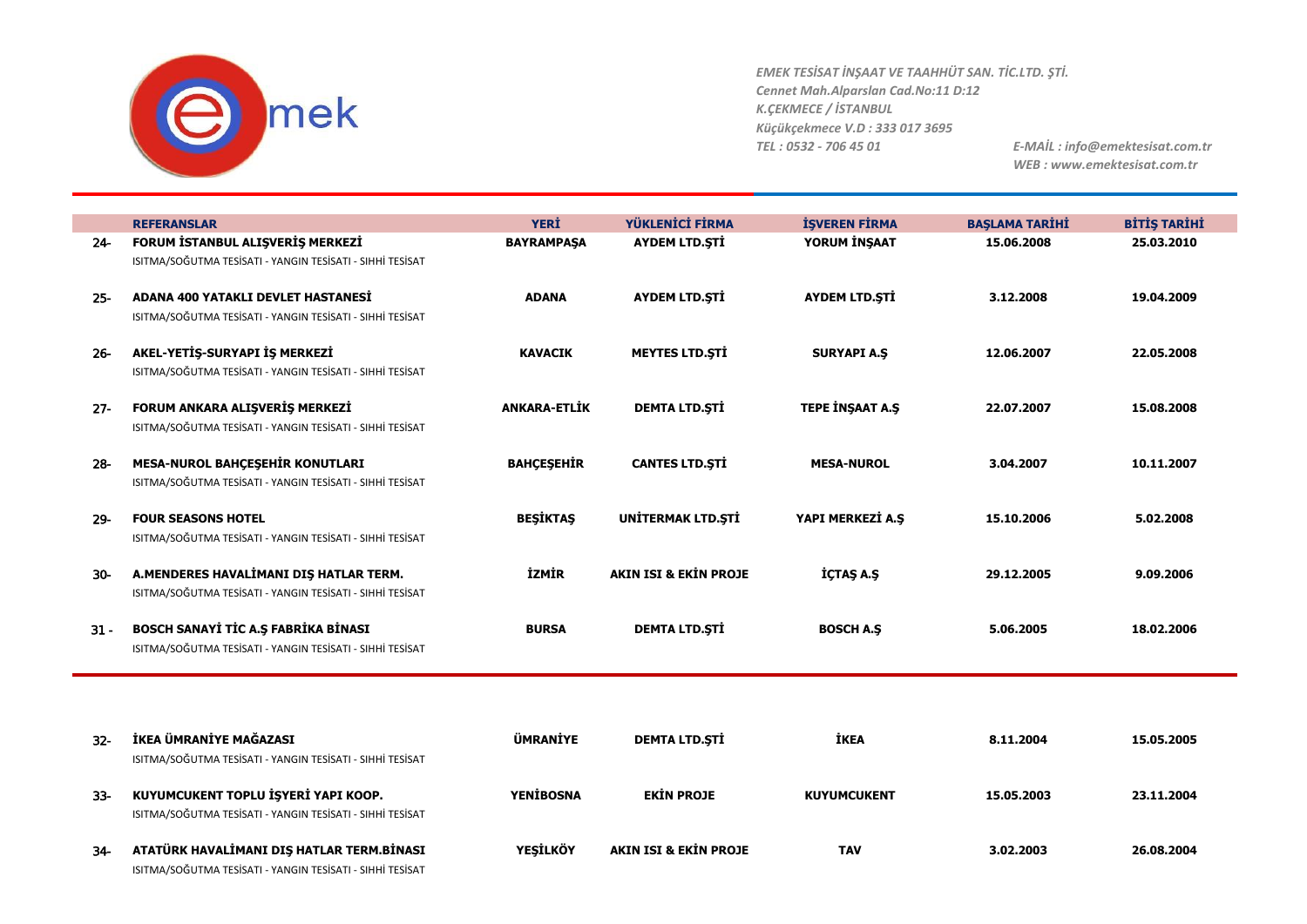

*EMEK TESİSAT İNŞAAT VE TAAHHÜT SAN. TİC.LTD. ŞTİ. Cennet Mah.Alparslan Cad.No:11 D:12 K.ÇEKMECE / İSTANBUL Küçükçekmece V.D : 333 017 3695 TEL : 0532 - 706 45 01 E-MAİL : info@emektesisat.com.tr*

| <b>REFERANSLAR</b>                        | <b>YERİ</b>                                                                                                                                                                                                                                                                                                                                                                                                                                                                                                                                                                                                                                      | YÜKLENİCİ FİRMA                                                                                                                | <b>İŞVEREN FİRMA</b>                                                                                                                                                               | <b>BAŞLAMA TARİHİ</b>                                                                                | <b>BİTİŞ TARİHİ</b>                                                            |
|-------------------------------------------|--------------------------------------------------------------------------------------------------------------------------------------------------------------------------------------------------------------------------------------------------------------------------------------------------------------------------------------------------------------------------------------------------------------------------------------------------------------------------------------------------------------------------------------------------------------------------------------------------------------------------------------------------|--------------------------------------------------------------------------------------------------------------------------------|------------------------------------------------------------------------------------------------------------------------------------------------------------------------------------|------------------------------------------------------------------------------------------------------|--------------------------------------------------------------------------------|
| NAUTALIS BILGI IŞLEM MERKEZI              | <b>İSTANBUL</b>                                                                                                                                                                                                                                                                                                                                                                                                                                                                                                                                                                                                                                  | <b>EKIN PROJE</b>                                                                                                              | <b>NAUTALIS</b>                                                                                                                                                                    | 25.04.2003                                                                                           | 30.08.2003                                                                     |
| ISITMA/SOĞUTMA TESİSATI - YANGIN TESİSATI |                                                                                                                                                                                                                                                                                                                                                                                                                                                                                                                                                                                                                                                  |                                                                                                                                |                                                                                                                                                                                    |                                                                                                      |                                                                                |
|                                           |                                                                                                                                                                                                                                                                                                                                                                                                                                                                                                                                                                                                                                                  |                                                                                                                                |                                                                                                                                                                                    |                                                                                                      |                                                                                |
|                                           |                                                                                                                                                                                                                                                                                                                                                                                                                                                                                                                                                                                                                                                  |                                                                                                                                |                                                                                                                                                                                    |                                                                                                      | 25.11.2001                                                                     |
|                                           |                                                                                                                                                                                                                                                                                                                                                                                                                                                                                                                                                                                                                                                  |                                                                                                                                |                                                                                                                                                                                    |                                                                                                      |                                                                                |
|                                           |                                                                                                                                                                                                                                                                                                                                                                                                                                                                                                                                                                                                                                                  |                                                                                                                                |                                                                                                                                                                                    |                                                                                                      |                                                                                |
|                                           |                                                                                                                                                                                                                                                                                                                                                                                                                                                                                                                                                                                                                                                  |                                                                                                                                |                                                                                                                                                                                    |                                                                                                      | 16.09.2001                                                                     |
|                                           |                                                                                                                                                                                                                                                                                                                                                                                                                                                                                                                                                                                                                                                  |                                                                                                                                |                                                                                                                                                                                    |                                                                                                      |                                                                                |
|                                           |                                                                                                                                                                                                                                                                                                                                                                                                                                                                                                                                                                                                                                                  |                                                                                                                                |                                                                                                                                                                                    |                                                                                                      | 15.01.2002                                                                     |
|                                           |                                                                                                                                                                                                                                                                                                                                                                                                                                                                                                                                                                                                                                                  |                                                                                                                                |                                                                                                                                                                                    |                                                                                                      |                                                                                |
|                                           |                                                                                                                                                                                                                                                                                                                                                                                                                                                                                                                                                                                                                                                  |                                                                                                                                |                                                                                                                                                                                    |                                                                                                      |                                                                                |
| TÜRK DİL ve TARİH KURUMU                  | <b>ANKARA</b>                                                                                                                                                                                                                                                                                                                                                                                                                                                                                                                                                                                                                                    | <b>AKFEN</b>                                                                                                                   | <b>AKFEN</b>                                                                                                                                                                       | 12.01.2001                                                                                           | 28.04.2001                                                                     |
| ISITMA/SOĞUTMA TESİSATI                   |                                                                                                                                                                                                                                                                                                                                                                                                                                                                                                                                                                                                                                                  |                                                                                                                                |                                                                                                                                                                                    |                                                                                                      |                                                                                |
|                                           |                                                                                                                                                                                                                                                                                                                                                                                                                                                                                                                                                                                                                                                  |                                                                                                                                |                                                                                                                                                                                    |                                                                                                      |                                                                                |
|                                           |                                                                                                                                                                                                                                                                                                                                                                                                                                                                                                                                                                                                                                                  |                                                                                                                                | <b>TAV</b>                                                                                                                                                                         | 14.01.1999                                                                                           | 24.01.2001                                                                     |
|                                           |                                                                                                                                                                                                                                                                                                                                                                                                                                                                                                                                                                                                                                                  |                                                                                                                                |                                                                                                                                                                                    |                                                                                                      |                                                                                |
|                                           |                                                                                                                                                                                                                                                                                                                                                                                                                                                                                                                                                                                                                                                  |                                                                                                                                |                                                                                                                                                                                    |                                                                                                      |                                                                                |
|                                           |                                                                                                                                                                                                                                                                                                                                                                                                                                                                                                                                                                                                                                                  |                                                                                                                                |                                                                                                                                                                                    |                                                                                                      | 20.09.1997                                                                     |
|                                           |                                                                                                                                                                                                                                                                                                                                                                                                                                                                                                                                                                                                                                                  |                                                                                                                                |                                                                                                                                                                                    |                                                                                                      |                                                                                |
|                                           |                                                                                                                                                                                                                                                                                                                                                                                                                                                                                                                                                                                                                                                  |                                                                                                                                |                                                                                                                                                                                    |                                                                                                      |                                                                                |
| MALİYE BAKANLIĞI SOSYAL TESİSLER          | <b>ANKARA</b>                                                                                                                                                                                                                                                                                                                                                                                                                                                                                                                                                                                                                                    | <b>AKPINAR LTD.ŞTİ</b>                                                                                                         | <b>MALIYE BAK.</b>                                                                                                                                                                 | 5.03.1995                                                                                            | 1.03.1996                                                                      |
| ISITMA/SOĞUTMA TESİSATI - YANGIN TESİSATI |                                                                                                                                                                                                                                                                                                                                                                                                                                                                                                                                                                                                                                                  |                                                                                                                                |                                                                                                                                                                                    |                                                                                                      |                                                                                |
|                                           |                                                                                                                                                                                                                                                                                                                                                                                                                                                                                                                                                                                                                                                  |                                                                                                                                |                                                                                                                                                                                    |                                                                                                      |                                                                                |
| <b>AKMAN CONDOMINIUM OTEL</b>             | <b>ANKARA</b>                                                                                                                                                                                                                                                                                                                                                                                                                                                                                                                                                                                                                                    | <b>AKPINAR LTD.STİ</b>                                                                                                         | <b>AKMAN OTEL</b>                                                                                                                                                                  | 8.03.1995                                                                                            | 1.03.1996                                                                      |
|                                           |                                                                                                                                                                                                                                                                                                                                                                                                                                                                                                                                                                                                                                                  |                                                                                                                                |                                                                                                                                                                                    |                                                                                                      |                                                                                |
|                                           |                                                                                                                                                                                                                                                                                                                                                                                                                                                                                                                                                                                                                                                  |                                                                                                                                |                                                                                                                                                                                    |                                                                                                      |                                                                                |
|                                           |                                                                                                                                                                                                                                                                                                                                                                                                                                                                                                                                                                                                                                                  |                                                                                                                                |                                                                                                                                                                                    |                                                                                                      | 15.09.1995                                                                     |
|                                           |                                                                                                                                                                                                                                                                                                                                                                                                                                                                                                                                                                                                                                                  |                                                                                                                                |                                                                                                                                                                                    |                                                                                                      |                                                                                |
|                                           |                                                                                                                                                                                                                                                                                                                                                                                                                                                                                                                                                                                                                                                  |                                                                                                                                |                                                                                                                                                                                    |                                                                                                      | 22.03.1995                                                                     |
|                                           |                                                                                                                                                                                                                                                                                                                                                                                                                                                                                                                                                                                                                                                  |                                                                                                                                |                                                                                                                                                                                    |                                                                                                      |                                                                                |
|                                           | ATATÜRK HAVALİMANI DIŞ HATLAR TERM.BİNASI<br>Soğutma Kuleleri, Makine Dairesi, LPG Tesisi ve DHMİ su hatları<br>TEKFEN HAVA TAŞIMACILIĞI A.Ş - HANGAR BİNASI<br>ISITMA/SOĞUTMA TESİSATI - YANGIN TESİSATI<br>VAKIFBANK TAO ELEKTRONİK BİLGİ İŞLEM MERKEZİ<br>ISITMA/SOĞUTMA TESİSATI - YANGIN TESİSATI<br>ATATÜRK HAVALİMANI DIŞ HATLAR TERM.BİNASI<br>ISITMA/SOĞUTMA TESİSATI - YANGIN TESİSATI - SIHHİ TESİSAT<br>ETİBANK GENEL MÜDÜRLÜĞÜ<br>ISITMA/SOĞUTMA TESİSATI - YANGIN TESİSATI<br>ISITMA/SOĞUTMA TESİSATI - YANGIN TESİSATI<br>TÜRK TRAKTÖR FABRİKASI<br>ISITMA/SOĞUTMA TESİSATI - YANGIN TESİSATI<br>ESKİŞEHİR ANADOLU ÜNV.LOJMANLARI | <b>YEŞİLKÖY</b><br><b>YEŞİLKÖY</b><br><b>ANKARA</b><br><b>YEŞİLKÖY</b><br><b>İSTANBUL</b><br><b>ANKARA</b><br><b>ESKİŞEHİR</b> | <b>APSIS &amp; EKIN PROJE</b><br><b>EKIN PROJE</b><br><b>EKIN PROJE</b><br><b>APSIS &amp; EKIN PROJE</b><br><b>AKPINAR LTD.ŞTİ</b><br><b>AKPINAR LTD.ŞTİ</b><br><b>EPSILON A.S</b> | <b>TAV</b><br><b>TEKFEN</b><br><b>AKFEN</b><br><b>ETIBANK</b><br><b>TÜRK TRAKTÖR</b><br>ANADOLU ÜNV. | 17.05.2001<br>5.03.2001<br>18.01.2001<br>10.02.1997<br>5.03.1995<br>15.03.1994 |